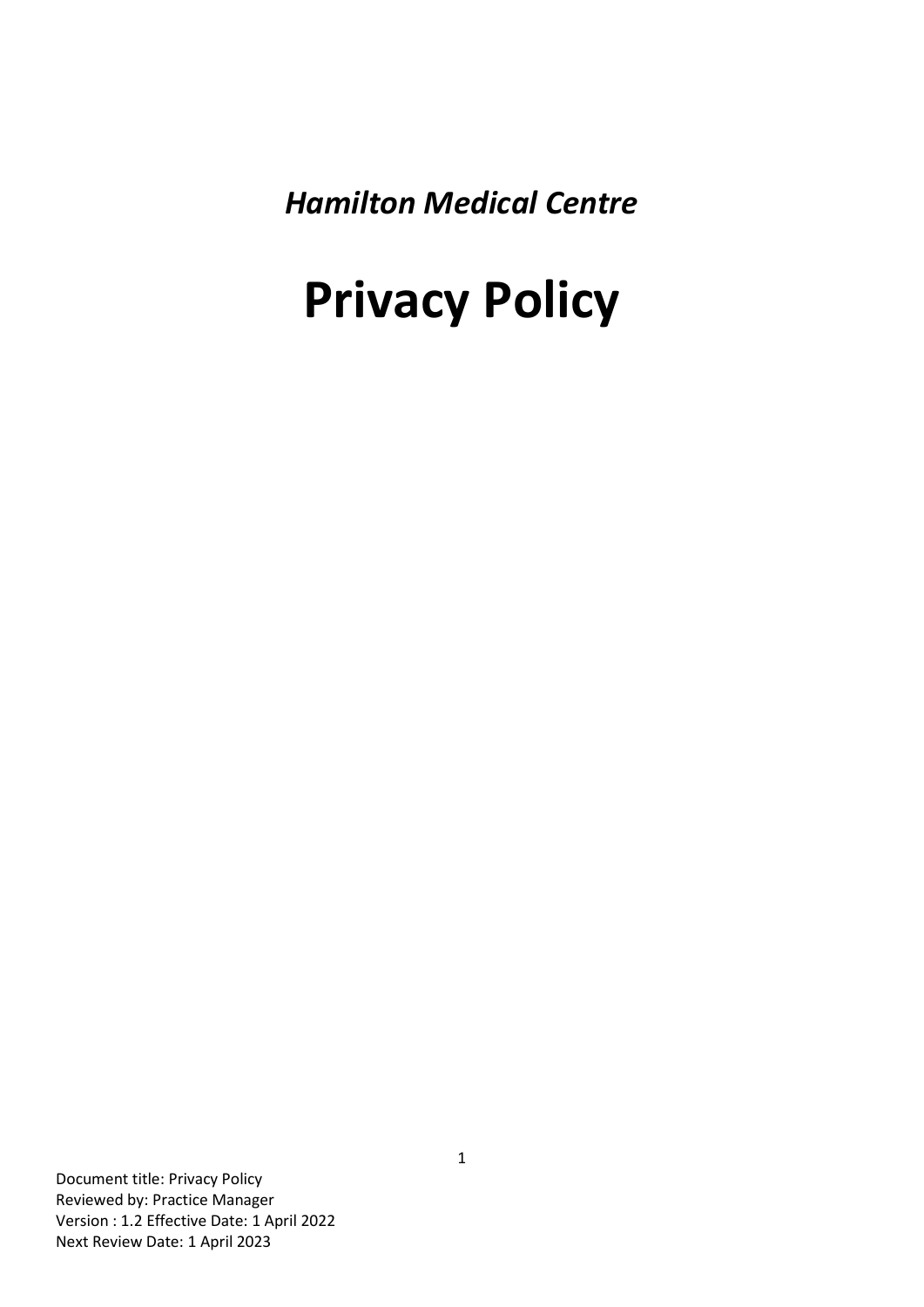# **Hamilton Medical Centre - Privacy Policy**

# **Introduction**

This privacy policy is to provide information to you, our patient, on how your personal information (which includes your health information) is collected and used within our practice, and the circumstances in which we may share it with third parties.

### **Why and when your consent is necessary**

When you register as a patient of our practice, you provide consent for our GPs and practice staff to access and use your personal information so they can provide you with the best possible healthcare. Only staff who need to see your personal information will have access to it. If we need to use your information for anything else, we will seek additional consent from you to do this.

# **Why do we collect, use, hold and share your personal information?**

Our practice will need to collect your personal information to provide healthcare services to you. Our main purpose for collecting, using, holding and sharing your personal information is to manage your health. We also use it for directly related business activities, such as financial claims and payments, practice audits and accreditation, and business processes (e.g. staff training).

# **What personal information do we collect?**

The information we will collect about you includes your:

- names, date of birth, addresses, contact details
- medical information including medical history, medications, allergies, adverse events, immunisations, social history, family history and risk factors
- Medicare number (where available) for identification and claiming purposes
- healthcare identifiers
- health fund details.

# **Dealing with us anonymously**

You have the right to deal with us anonymously or under a pseudonym unless it is impracticable for us to do so or unless we are required or authorised by law to only deal with identified individuals.

#### **How do we collect your personal information?**

Our practice may collect your personal information in several different ways.

- 1. When you make your first appointment our practice staff will collect your personal and demographic information via your registration.
- 2. During the course of providing medical services, we may collect further personal information. Information can also be collected through My Health Record, e.g. via Shared Health Summary, Event Summary.
- 3. We may also collect your personal information when you visit our website, send us an email, telephone us, make an online appointment or communicate with us using social media.
- 4. In some circumstances personal information may also be collected from other sources. Often this is because it is not practical or reasonable to collect it from you directly. This may include information from:
	- your guardian or responsible person
	- other involved healthcare providers, such as specialists, allied health professionals, hospitals, community health services and pathology and diagnostic imaging services
	- your health fund, Medicare, or the Department of Veterans' Affairs (as necessary).

#### **When, why and with whom do we share your personal information?**

We sometimes share your personal information:

with third parties who work with our practice for business purposes, such as accreditation agencies or information technology providers – these third parties are required to comply with APPs and this policy

Document title: Privacy Policy Reviewed by: Practice Manager Version : 1.2 Effective Date: 1 April 2022 Next Review Date: 1 April 2023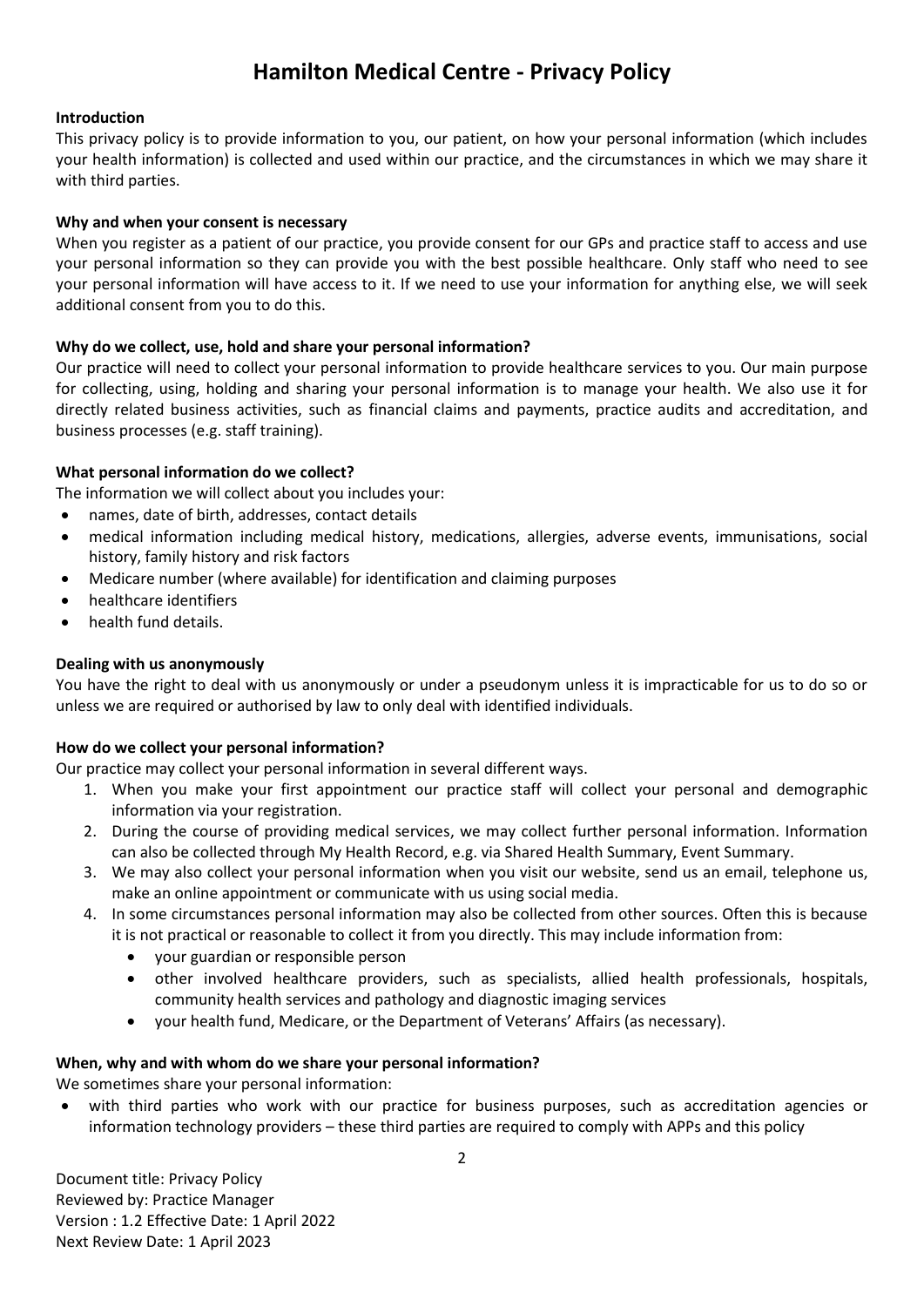- with other healthcare providers (e.g. specialists, hospitals)
- when it is required or authorised by law (e.g. court subpoenas)
- when it is necessary to lessen or prevent a serious threat to a patient's life, health or safety or public health or safety, or it is impractical to obtain the patient's consent
- to assist in locating a missing person
- to establish, exercise or defend an equitable claim
- for the purpose of confidential dispute resolution process
- when there is a statutory requirement to share certain personal information (e.g. some diseases require mandatory notification)
- during the course of providing medical services, through My Health Record (e.g. via Shared Health Summary, Event Summary).

Only people who need to access your information will be able to do so. Other than in the course of providing medical services or as otherwise described in this policy, our practice will not share personal information with any third party without your consent.

We will not share your personal information with anyone outside Australia (unless under exceptional circumstances that are permitted by law) without your consent.

Our practice will not use your personal information for marketing any of our goods or services directly to you without your express consent. If you do consent, you may opt out of direct marketing at any time by notifying our practice in writing.

#### **How do we store and protect your personal information?**

Your personal information may be stored at our practice in various forms. These include: electronic records and visual records (X-rays, CT scans, videos and photos).

Our practice stores all personal information securely. All personal information is stored in electronic format and is securely encrypted so that it can only be read by medical software. Personal information is protected with a user log in and password for all staff members only. Upon employment, all staff members and contractors sign a confidentiality agreement which applies even if a staff member leaves the practice.

#### **How can you access and correct your personal information at our practice?**

You have the right to request access to, and correction of, your personal information.

Our practice acknowledges patients may request access to their medical records. We require you to put this request in writing using our Request for Medical Information by Patient Form, and our practice will respond within a reasonable time, generally 30 days.

Our practice will take reasonable steps to correct your personal information where the information is not accurate or up to date. From time to time, we will ask you to verify that your personal information held by our practice is correct and current. You may also request that we correct or update your information, and you should make such requests in writing to [admin@hamiltonmedical.com.au](mailto:admin@hamiltonmedical.com.au) for the attention of the Practice Manager. You may also use our Update Your Details Form and submit it in person. Please ask any staff member for a copy of this form.

#### **How can you lodge a privacy-related complaint, and how will the complaint be handled at our practice?**

We take complaints and concerns regarding privacy seriously. You should express any privacy concerns you may have in writing. We will then attempt to resolve it in accordance with our resolution procedure. You can contact us via phone on 02 4961 1713 or via email at [admin@hamiltonmedical.com.au.](mailto:admin@hamiltonmedical.com.au) For email, please allow 24-48 hours for an acknowledgment of receipt, (longer if sent after hours or on a weekend) and up to 21 days for a detailed response.